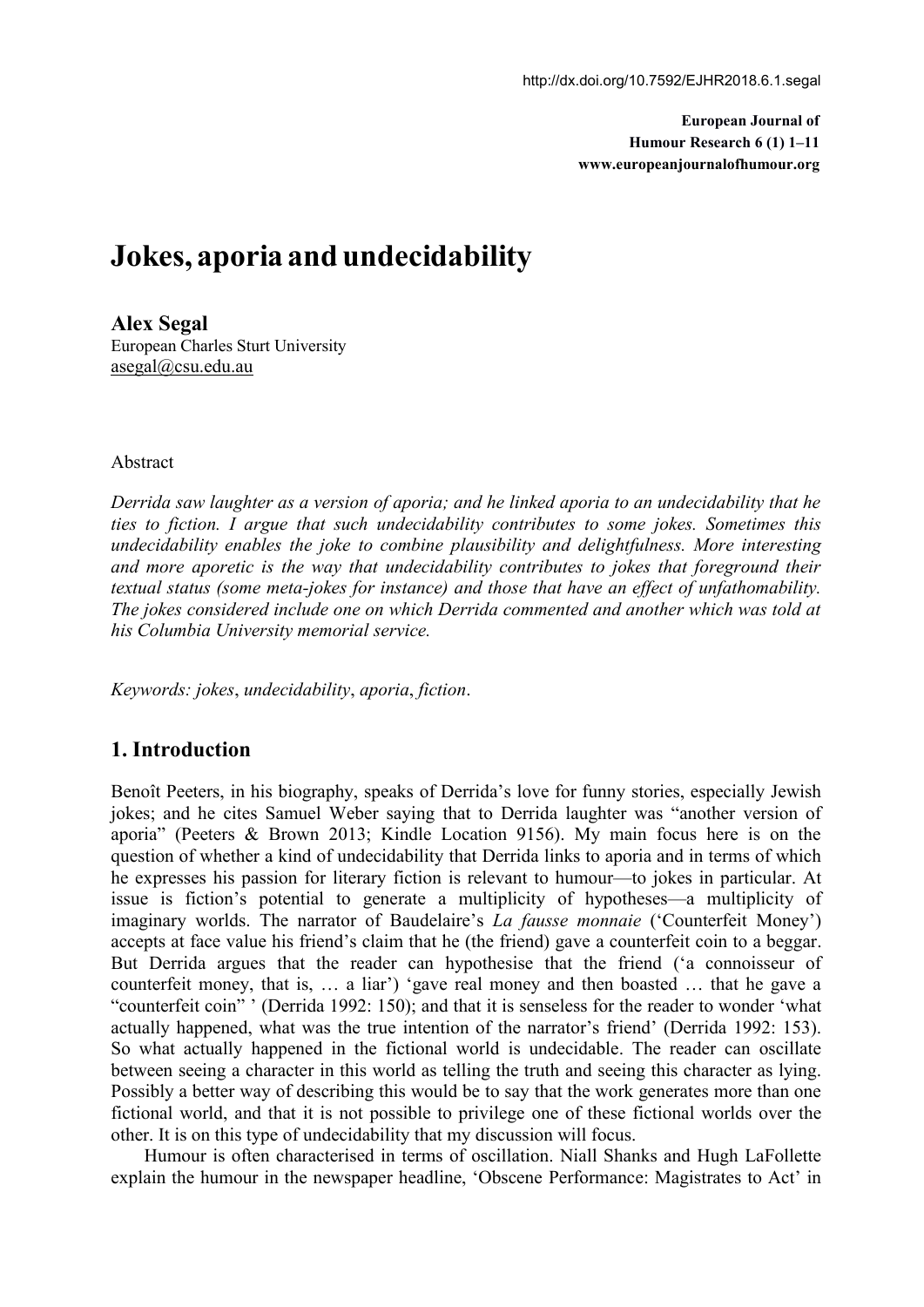terms of our oscillating 'between viewing magistrates as performing obscene acts and viewing them as halting such acts'(Shanks & LaFollette 1993: 330); in the case of a tearful child who when asked why he had kicked his sister in the stomach replied: 'I didn't mean to kick her in the stomach. I meant to kick her in the head but she moved', the oscillation is 'between seeing a child sorry for hurting his sister and a child sorry for missing his target' (Shanks & LaFollette 1993: 333). But given neither the headline nor the tearful utterance is a fiction, at issue here is not the undecidability that Derrida ties to fiction. Moreover, the oscillation in this kind of undecidability is not funny in the way that the oscillations that Shanks and LaFollette refer to are funny. So this kind of undecidability is clearly not essential to humour. Whether it is sometimes relevant to humour, to jokes in particular, is what I consider in this paper. But first I briefly connect jokes and aporia more generally—aporia that is not a matter of the undecidability that Derrida ties to fiction. I begin with a joke that Derrida discusses.

# **2. A couple of jokes that Derrida loved**

Two Jews, longstanding enemies, meet at the synagogue on the day of the Great Atonement. One says to the other [by way of forgiveness] 'I wish you what you wish me.' And the other replies, giving tit for tat: 'See, you're doing it again!'

(Derrida, Brault, & Naas 2001: 184)

Derrida comments:

... two enemies make the gesture to forgive one another, they feign to do so, 'for laughs,' but by inwardly reopening or pursuing the hostilities. In this process, they admit to this inexpiable war, and blame one another for it reciprocally, as if in a mirror.

... what these two Jews come to experience and what makes us laugh is indeed the radical impossibility of forgiveness.

... To admit to, to share, to entrust to one another this insurmountable test of the unforgivable, to deem oneself unforgivable for not forgiving, is perhaps not to forgive ... but it is to sympathise with the other in the test of the impossible.

Here it is, then — the ultimate compassion.

It is to tell the other, or to hear oneself tell the other, and to hear the other tell you: you see, you're doing it again, you don't want to forgive me, even on the day of the Great Atonement, but me too, me neither ... we're in agreement, we forgive ourselves for nothing, for that's impossible, so let's not forgive one another, all right? And then you burst into complicitous, uncontrollable laughter, laughing like crazy, with a laughter gone crazy. For isn't this paradoxical agreement peace? Yes, that's peace, that's life: that, in the end, is the great atonement. And what is more comical than the great atonement or forgiveness as the test of the unforgivable? What could be more alive, what better reconciliation could there be? What an art of living!

(Derrida et al. 2001: 185-186)

Inasmuch as the Great Atonement is the test of the unforgivable, inasmuch as not forgiving is tied to compassion, there is aporia. And grasping this aporia generates laughter—Derrida's laughter and, on Derrida's interpretation of the joke, the laughter of the characters in the joke. Aporia also marks a joke which was told at his 2004 Columbia University memorial service:

On Yom Kippur, the rabbi stops in the middle of the service, prostrates himself beside the bema, and cries out, 'Oh, God. Before You, I am nothing!' Saul Rosenberg, president of the temple is so moved by this demonstration of piety that he immediately throws himself to the floor beside the rabbi and cries, 'Oh, God! Before you, I am nothing!' Then Chaim Pitkin, a tailor, jumps from his seat, prostrates himself in the aisle and cries, 'Oh God! Before You, I am nothing!' Rosenberg nudges the rabbi and whispers, 'So look who thinks he's nothing'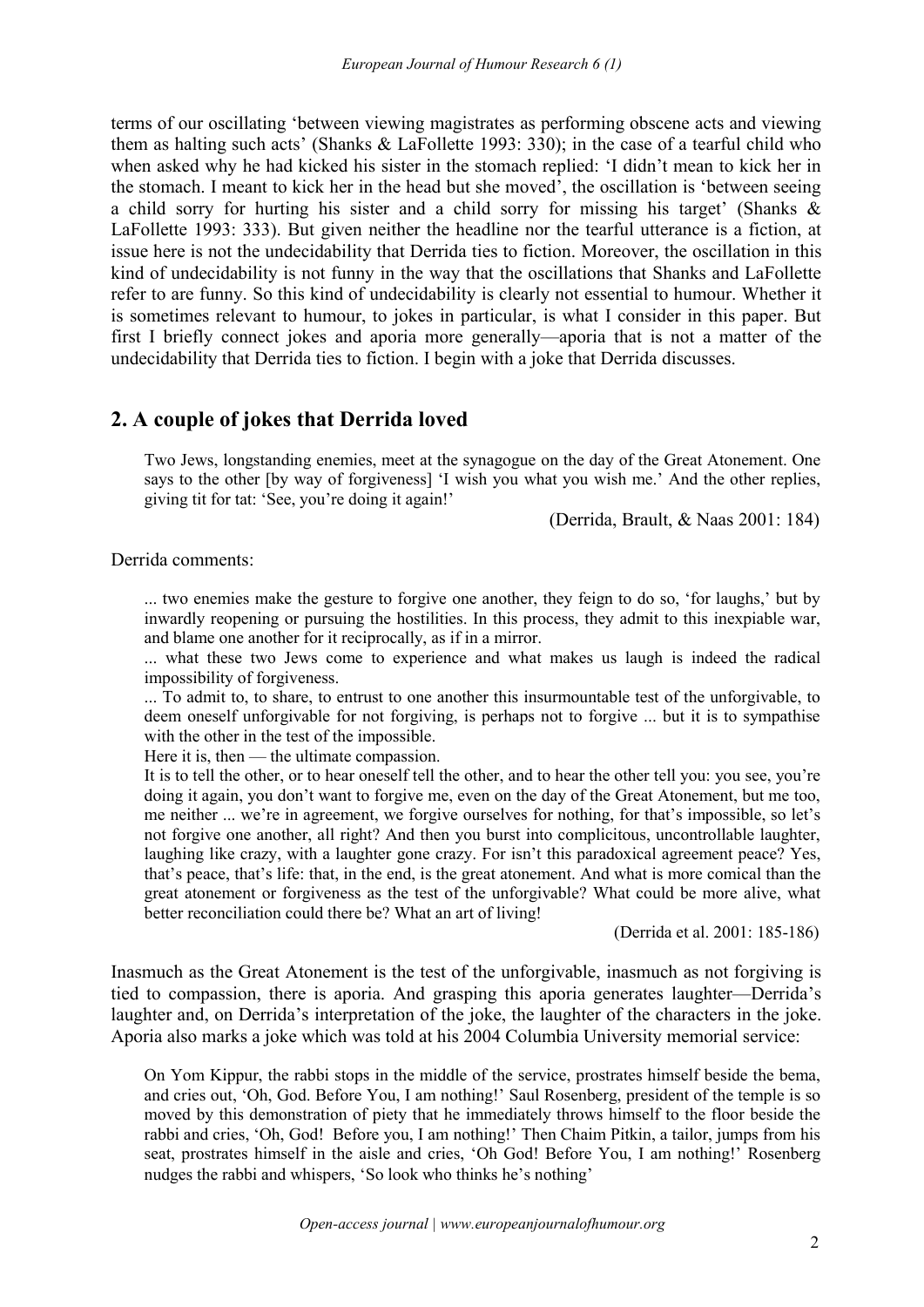## (Rubenstein 2008: 737-738)

Mary-Jane Rubenstein relates this version of the joke to a profound paradox articulated by the theologian Pseudo-Dionysius: 'the soul must prove itself worthy of realizing it is nothing. Not just anybody can know nothing, and not just anybody can become nobody' (Rubenstein 2008: 738). This paradox is more evident in a version of the joke in which a great cantor and a great rabbi are self-deprecating in response to praise. The one says 'his singing wasn't bad, but when he thinks of the great cantors of the past, he is really nothing', the other that his sermon 'was not bad, but when he thinks of the great rabbis and great sermons of the past, he is really nothing'. When, echoing this talk, the shammas, the sexton in the synagogue, says, 'The synagogue was prepared all right, but when I think of the great shammases of the past, I'm really nothing', the rabbi and the cantor 'turn to each other and say, "Look who says he's nothing!" ' (Berger 2010: 113). Asa Berger sees elitism here: 'the lowest person in the social order' (Berger 2010: 113) is not entitled to the 'false modesty' earned by the others; but Berger notes that these others are 'really vain' and 'only pretending to be modest' (Berger 2010: 114). Emphasising Derrida's anti-hierarchicalism and the way that it punctures the attitude of the punchline speaker, Rubenstein sees in the version of the joke she cites a deconstruction of the Dionysian idea that not just anybody can become nobody: if 'the order of things is a creative disorder' and 'the lowest is most highly reflective of God', then the theo ethic of Dionysius 'unsettles the very hierarchy and teleology it posits' (Rubenstein 2008: 738). More obviously anti-hierarchical is the version cited by Žižek (who tells us that the joke was 'loved by Derrida'):

First, a rabbi stands up and says: 'O God, I know I am worthless. Iam nothing!' After he has finished, a rich businessman stands up and says, beating himself on the chest: 'O God, I am also worthless, obsessed with material wealth. I am nothing!' After this spectacle, a poorordinary Jew also stands up and also proclaims: 'O God, I am nothing.' The rich businessman kicks the rabbi and whispers in his ear with scorn: 'What insolence! Who is that guy who dares to claim that he is nothing too!'

## (Žižek & Mortensen 2014: 52)

The hot-under-the-collar businessman perhaps thinks that the nullity claim displays modesty only if made by someone of standing (like himself); otherwise it risks undermining this ethical value and the recognition of the standing. Ridiculously, he is annoyed by the undermining both of his self-effacement and of the recognition, which he thinks owed to him, of his standing and even of his self-effacement, a recognition that annuls self-effacement. And he has no redress for the perceived slight. For the non-entity can truthfully say he is nothing.

Although often ridiculous, this paradoxical interplay of self-effacement and self-assertion is common, and difficult to avoid. Certainly it is often noted—for example, by the Jewish saying 'Too much modesty is half-conceit', and by Sir Philip Sidney's mockery of moral philosophers: 'rudely clothed, for to witness outwardly their contempt of outward things, with books in their hands against glory, whereto they set their names' (Sidney 2002: 88). Derrida is particularly responsive to this kind of paradox. Contrasting the gift and the exchange, he argues that the gift, which involves giving oneself over to the other and a loss of self, is annulled if it earns gratitude or even recognition as gift. These returns reduce it to an exchange, giving back 'in the place, let us say, of the thing itself, a symbolic equivalent' (Derrida 1992: 13). Recognition annuls the gift even if it comes from the donor: the donor of the gift, Derrida argues, 'must not see it or know it either; otherwise he begins, at the threshold, as soon as he intends to give, to pay himself with a symbolic recognition' (Derrida 1992: 14). And this yields a kind of paradox: 'If the gift appears or signifies itself, if it exists or if it is presently as gift, as what it is, then it is not, it annuls itself' (Derrida 1992: 26-27). Derrida's paradox of the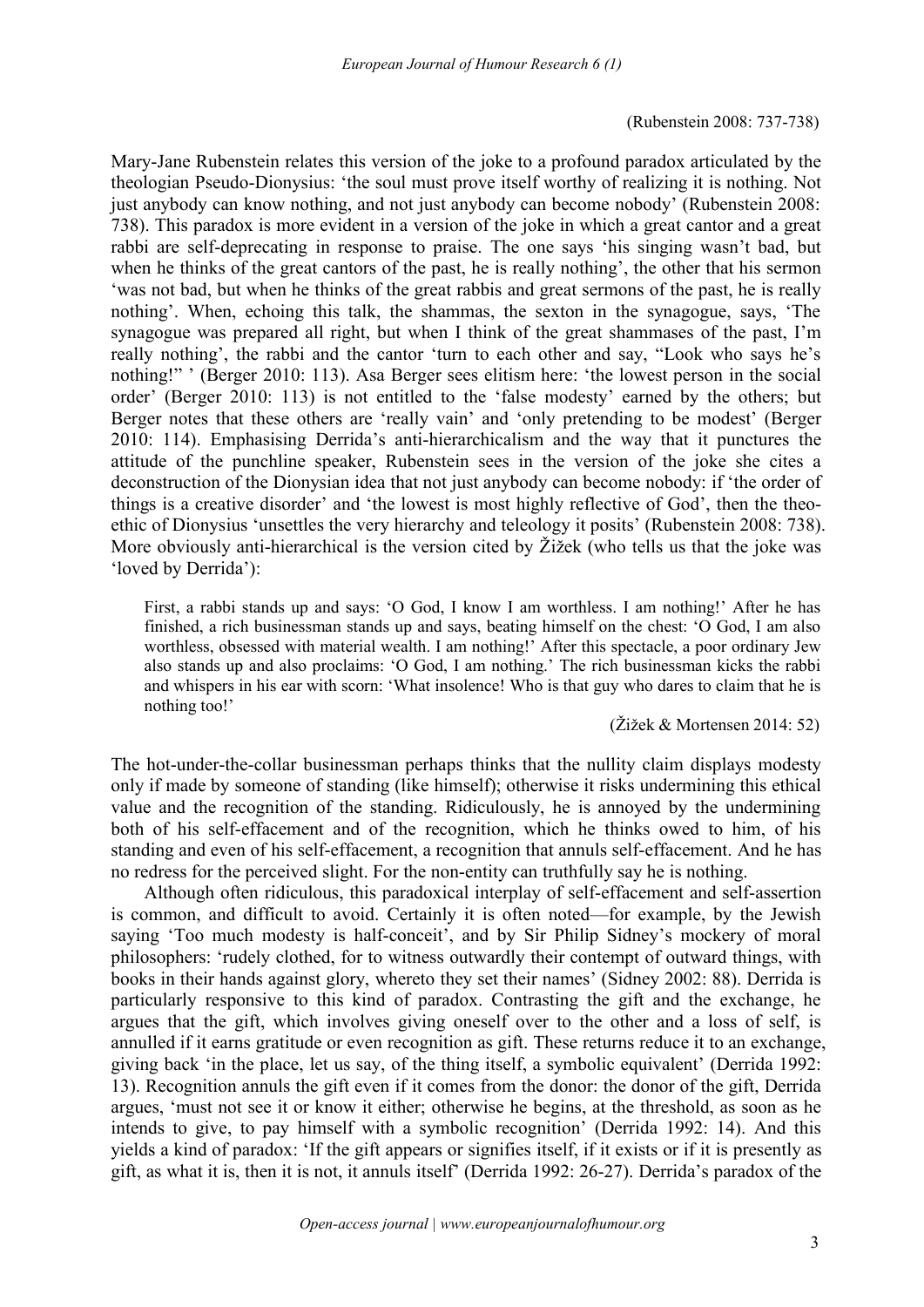gift can be reworded so that it pertains to self-effacement and to nullity: 'If self-effacement appears or signifies itself, if it exists or if it is presently as self-effacement, as what it is, then it is not, it annuls itself'; 'If nullity appears or signifies itself, if it exists or if it is presently as nullity, as what it is, then it is not, it annuls itself'. In appearing or signifying itself, the self effacement of the businessman annuls itself—and hence we laugh at him. Though not a joke, Derrida's statement of the aporia of the gift might make us smile—but not at anyone, suggesting that the humour of the nullity joke extends beyond the individual.

Our tending to laugh with the punchline speaker of one version of the joke, at the speaker of another, is tied to each version having its own imaginary world. Let's now consider the possibility of a single version of a joke generating more than one imaginary world.

## **3. Undecidability and jokes**

Such multiplicity is common. In fact, undecidability as to whether the punchline speaker is in on the joke isso common as perhaps to be uninteresting in the case of a particular joke; and given that jokes tend to be funny on either interpretation, and given the importance of immediacy, the dual perspective may seem inessential to and even a distraction from the joke. Nor is there a sense that those who craft jokes intend the dual perspective to be an aspect of the joke. But I think such undecidability warrants more attention than it has received. Let's consider some particular cases.

Hurley *et al.* suggest that the punchline of the following joke can be taken at face value or as a trick—and that we cannot know which it is(Hurley, Dennett, & Adams 2011; Kindle Locations 2050-2051):

A man wakes up from his terrible hangover, and finds his wife has prepared a beautiful breakfast in bed for him. What has he done to deserve this? He came home stinking drunk, vomiting all over everything, after a night on the town. He was too far gone even to get himself into bed, and his angry wife had to half-carry him to the bedroom. When she tried to pull the puke-drenched clothes off his almost inert form, he yelled out 'Stop, bitch! Get your hands off me! I'm a married man!'

(Hurley *et al*. 2011 Kindle Locations 2047-2051)

Hurley *et al.* then downplay the undecidability: 'it's funny either way.' But if at issue in the joke is the naivety of the wife who, as they point out, never considers the possibility that her husband's utterance should be taken at anything other than 'face value,' then a sophisticated response to the joke's undecidability that keeps diverse hypotheses in play might contribute to the placement of this naivety; might resonate with the contentof the joke, thus amounting to a richer response to the joke.

Debra Aarons suggests that in the following joke, Mary can be seen as behaving either 'ingenuously' or 'very cleverly':

The third grade teacher says, 'Mary, I'd like you to give me a sentence beginning with "I", please.' Mary hesitates for a few seconds then says, 'I is ...' The teacher interrupts her, 'No Mary, you cannot begin a sentence with "I is"—you must use "I am".' Mary appears upset and tries to protest, 'But Teacher…' The teacher insists, 'I asked you to give me a sentence beginning with "I", and use "am", please.' Mary shrugs, 'I am the ninth letter of the alphabet'.

(Aarons 2012: 203)

Aarons mentions the dual perspective merely in passing as it were, perhaps downplaying its importance. But I think that as each hypothesis is funny in a different way, positing both might enrich the joke. Moreover, the uncertainty at issue—unknowability about how much a pupil knows: is the third-grader naive or very smart?—might contribute to the teacher's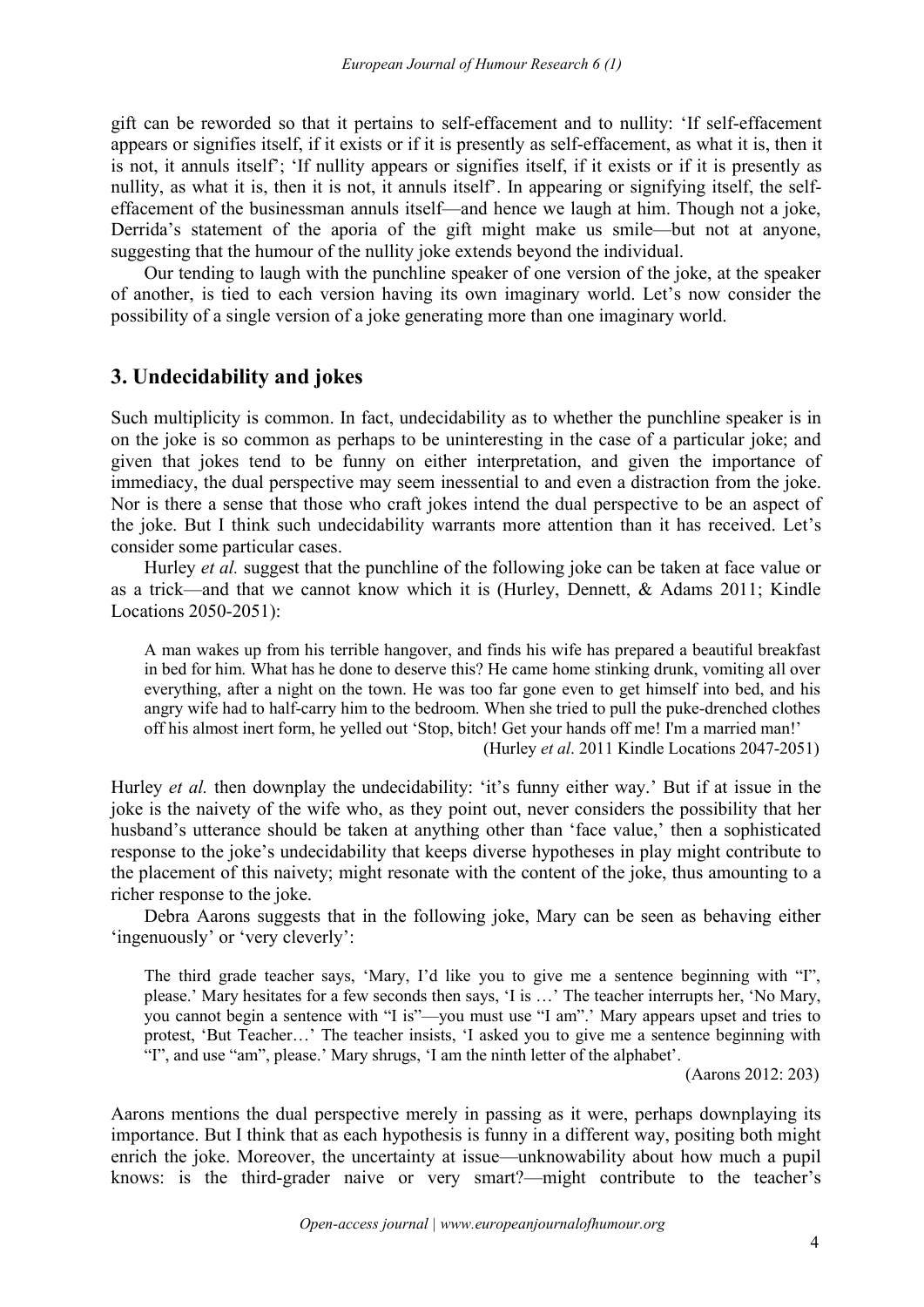discomfiture; and hence it might contribute to the joke's debunking of authority figures in institutions that impart knowledge. And it might serve the kind of function evoked by William Empson's comment that in *The Beggar's Opera* it is unknowable how much the characters have intended: 'The puppets are plausible if they don't mean all that the play puts into their words and delightful if they do, and the shift between the two theories is so easy that we take them as both' (Empson 1938: 214-215). In jokes, plausibility, though often immaterial, sometimes (as with this joke) adds something. Although Mary is more likely to be very clever than is Mrs Peachum, it is more likely still that she is ingenuous. So the double perspective may work in the joke much as it does in the play, albeit to a lesser degree. And the ease that Empson speaks of suggests that the enrichment may not detract from immediacy—and in any case, appealing to immediacy may underestimate how rich and complex a joke can be. Perhaps because of this ease and perhaps because in this case the relationship of the two possible interpretations is not very rich, the undecidability here does not seem particularly aporetic.

More aporetic is the undecidability that marks another pedagogical, linguistic joke:

'Why should "eretz" be spelled with a gimmel?'

'A gimmel? It isn't.'

'Why shouldn't "eretz" be spelled with a gimmel?'

'Why should "eretz" be spelled with a gimmel?'

'That's what I'm asking you—Why should "eretz" be spelled with a gimmel?'

(Aarons 2012: 202)

Aarons sees here a punchline speaker who wins a "one-upmanship battle" (Aarons 2012: 202)—who (in effect) knows that the only motivation for asking his first question is as part of such a battle. But Ted Cohen imagines someone who loses his bearings as a result of being consumed by the Jewish tradition of study in which one 'argues, debates, contests, criticizes, and learns; and ... does not stop' (Cohen 1999: 66). At issue in the joke is the way that the reasonableness of a question depends on context. Asked in response to someone saying 'Why shouldn't "eretz" be spelled with a gimmel?', the question 'Why should "eretz" be spelled with a gimmel?' is reasonable; but not if asked out of the blue. So if the undecidability about the punchline speaker pertains to his motivations in asking this question (a matter of the context of the question), it doubles the most obvious subject matter of the joke—a subject matter which is already about a kind of ambiguity. And the sense of losing one's bearings is doubled if it is undecidable whether or not the punchline speaker has lost his bearings. So here the undecidability is aporetic.

It may be so too in another joke where the punchline speaker can be seen as either ingenuous or clever. The setting this time is medical rather than pedagogical.

A man goes to see a psychiatrist. The doctor asks him, 'What seems to be the problem?' The patient says, 'Doc, no one believes anything I say.' The doctor replies, 'You're kidding!'

(Oring 2003: 1)

The (relatively) ingenuous doctor expresses his genuine surprise about the disbelief that the patient reports, using a phrase ('You're kidding!') which, taken literally, incongruously expresses the very disbelief about which the doctor expresses surprise—an incongruity which he misses.<sup>[1](#page-9-0)</sup> The clever doctor, grasping the gulf between the literal meaning of the phrase and what it is generally used to express, uses the phrase jokingly—perhaps in order to put the patient at ease. As with the other jokes we have considered, each interpretation is funny—and in different ways, so both contribute to the joke. Here the clever interpretation, although a little less plausible than the ingenuous, seems plausible enough to me. So the shift between interpretations may not combine plausibility and delightfulness. But it may (and this is similar)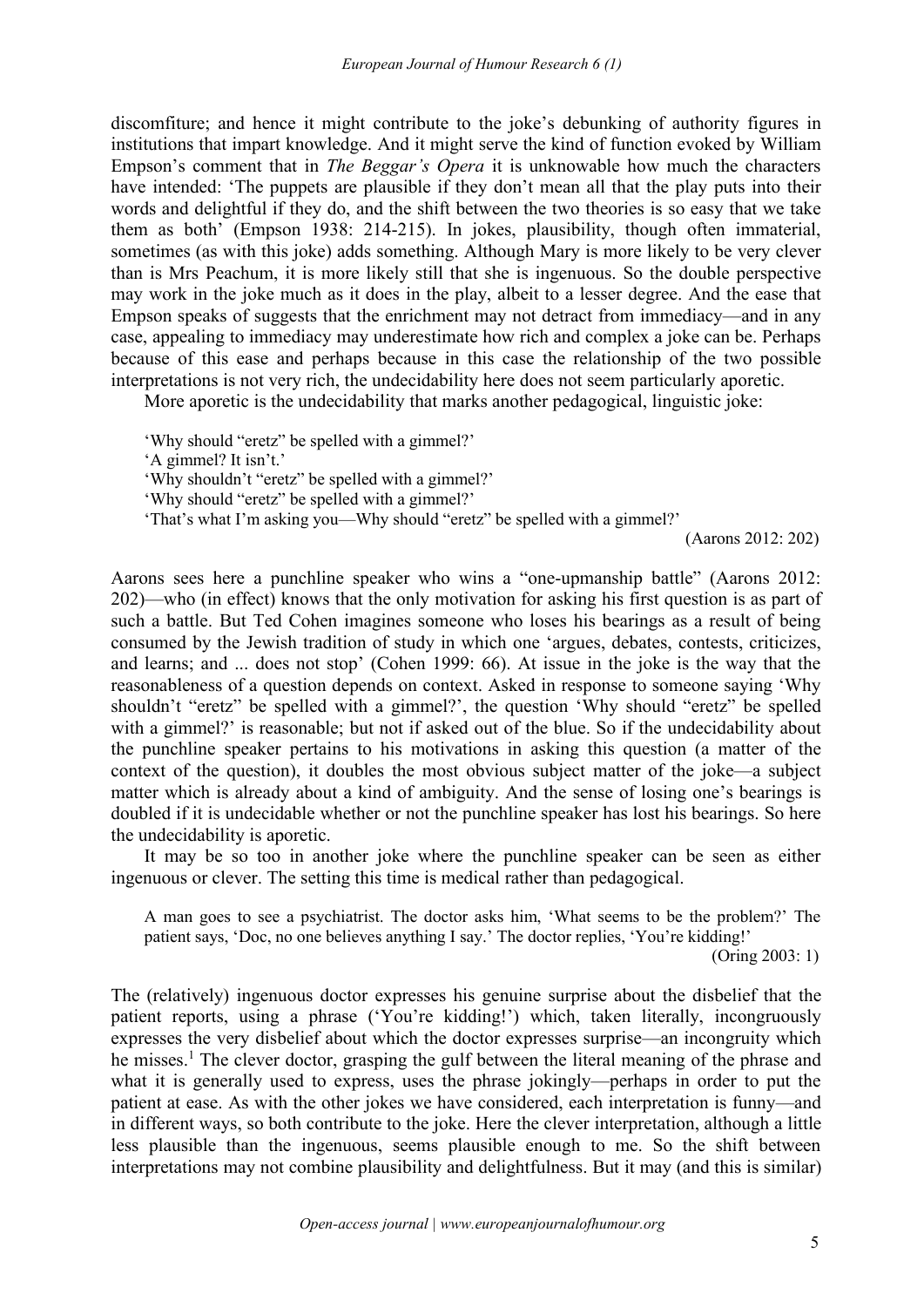combine immediacy (which pertains to the ingenuous interpretation) and multi-layeredness (which pertains to the clever interpretation). On the clever interpretation, the joke in a sense becomes a joke about a joke. Given the synonymy of 'kidding' and 'joking', the punchline describes what its utterer himself is doing—and also what the teller of the fictional joke is doing. The speaker seems to cite rather than use directly the phrase 'You're kidding!', perhaps pretending to say it as it is said by someone who expresses concerned surprise. So in picturing the psychiatrist as himself joking, we may also imagine the kind of psychiatrist who speaks seriously (and more naively).

Aporetic undecidability seems to pertain to a joke that foregrounds uncertainty:

Two Jews have come to a rabbi to settle a legal dispute. Two dignified Jews with beard and earlocks, just as required. As usual, the rabbi's wife is also seated in the room. The rabbi says to one of the Jews: 'So, what's your complaint?' He answers that the story is such and such, and he has to pay and he has to do this and he has to do that; in short, he gives such a fine account and argues his case so clearly that the rabbi has to say: 'You're right.' The rabbi then addresses the second Jew: 'And what do you have to say?' The second Jew is nobody's fool either, and he also has a mouth to defend himself with; he argues his case so clearly that there is nothing left to be said, and that he owes nothing—not one cent. The rabbi says to him: 'You're right.' The rabbi's wife has never heard the likes of this and says to her husband: 'You should live and be well! How can both of them be right? When one wins, the other has to lose.' The rabbi says to his wife: 'You're right, too'

(Raskin 2015: 13)

In a famous commentary, Richard Raskin affirms three views of this rabbi: 'a bungling incompetent, with no real understanding of the situation'; 'a very shrewd tactician who knows exactly what he is doing and why'; a wise man who recognises that 'reality is multi-facetted and internally contradictory in its very fabric' (Raskin 2015: 18, 19, 20). He associates such interpretive multiplicity with Jewish jokes; and with a kind of visual aporia that is found in the work of Escher—the impossible figure, a two-dimensional picture that appears to represent a three-dimensional reality which is in fact impossible. And he thinks that this multiplicity enriches jokes, albeit he is aware that the joke is funny on any one of the simple interpretations.

Raskin's multiplicity is not tied to fictionality. For if reality itself is multi-facetted, then multiple, even contradictory interpretations could apply to a single rabbi, who could be mindful both of the contradictoriness of reality (and so speak sincerely) and of tactics (and so be unconcerned about sincerity). And Raskin's account may require that one and the same action generate diverse judgments. Nevertheless, even if it is good to hypothesise a single multi-facetted rabbi, it may also be good to entertain three other hypotheses, each with a simpler rabbi than the multi-facetted one. For, in the context of this joke, not only do a rabbi who is just a fool and a rabbi who is just a sage each elicit humour in different ways, but a rabbi who is both fool and sage elicits humour in a different way again.

In entertaining the three simple hypotheses, at issue is a fictionality and an undecidability that yields an oscillation between sincerity and insincerity, insight and blindness, the humorous and non-humorous.<sup>[2](#page-9-1)</sup> The merely incompetent rabbi, blind to the inconsistency, is sincere; the tactician is unconcerned about truth; the sage is perhaps sincere but also playful, grasping the contradictoriness and the humour.His point of view might converge with that of the teller of the joke.

There is also doubling—not explored by Raskin—in the fact that the rabbi's judgment represented in the joke needs to be judged by the joke's interpreter, who tries to decide whether the rabbi is right to describe as right two statements which contradict each other and to describe as right a statement to the effect that he was wrong to describe as right both the contradictory statements. In trying to judge these matters, the interpreter might herself display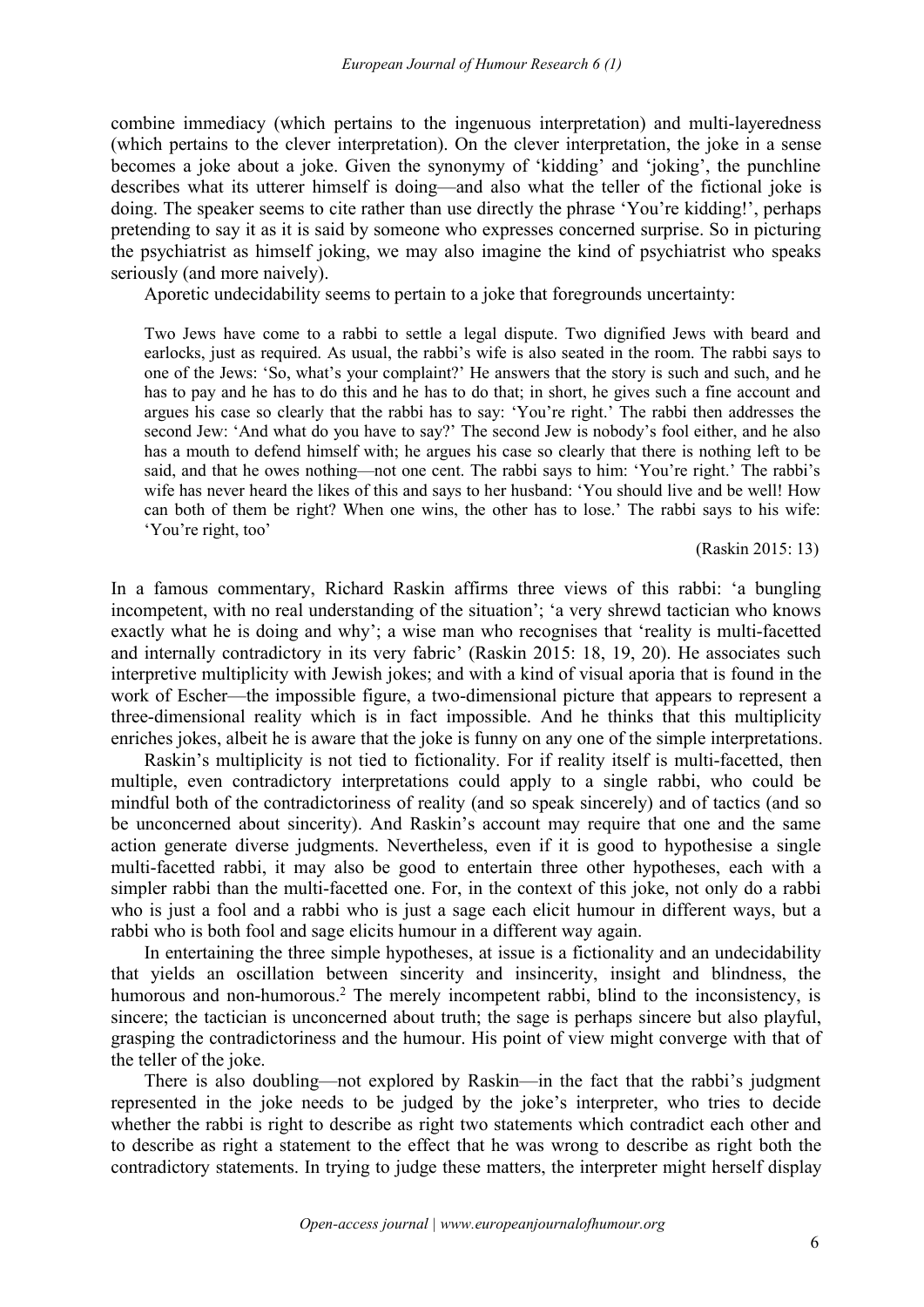bungling incompetence or shrewd practicality or wisdom or a blending of all three. But for the interpreter (in contrast to the rabbi), the content of the legal dispute is unknowable, secret indeed, absolutely unknowable, the joke being a fiction. It would be possible to argue that what the rabbi has to decide upon is in principle decidable—even if the correct answer is that both the disputants and the rabbi's wife are right—but that what the audience of the joke is inclined to want to decide upon (whether the rabbi is right) is in principle undecidable. And this adds another level of aporia to that which Raskin has already identified.

Although the jokes we have so far considered allow for the possibility of the punchline speaker as a joker, they probably do not fit the category of meta-joke. And meta-jokes (or some of them) may have a special relationship to undecidability. Consider the following:

A priest, a rabbi, and a minister walk into a bar. The bartender looks up and says, 'Hey, what is this—some kind of joke?'

(Kelley 2016: 205)

Greg Kelley sketches at least two interpretations. On one, the bartender speaks idiomatically:

As an idiom in everyday parlance, the question 'What is this, some kind of joke?' is an expression of incredulity, and the referent has nothing to do with verbal jokes per se, but with actual lived situations. It appears plausibly that way as part of the fictive frame: we might well imagine a reallife bartender saying something similar were a real-life priest, rabbi, and minister to walk together into his bar.

(Kelley 2016: 206)

Unbeknownst to himself the bartender's words describe his situation (as this situation appears to the audience of the joke). Although he does not use the term 'joke' to describe the situation he is in, and may see nothing joke-like in the situation, for the audience of the joke the bartender is a character in a joke, in a situation we associate with a classic joke.

On another of Kelley's interpretations, the bartender uses the expression unidiomatically, albeit more literally, with the term 'joke' referring to a verbal joke or at least evoking the idea of a verbal joke. I think that a real-life bartender could do this in order, in a humorous vein, to register the way that here life imitates a fiction, imitates a joke. Part of his humour could reside in the playfulness of his knowingly using the expression unidiomatically. And beyond the bartender's humour, is the humour in the fact that from our point of view, a character (the bartender) who sees his situation as merely joke-like is a character in an actual joke. In contrast to the interpretation I have just offered, Kelley himself seems to see here not an imaginary real-life bartender but a fourth-wall breaker who knows he is a fictional character and who hence could not be a real-life bartender; a character who puts paid to realism:

It is indeed some kind of joke, but we don't expect that observation to come from an imagined character within the text. ... the bartender's *this* refers to the fiction in which he as a character exists. So he is literally—self-consciously—aware of himself and the others as participants in the action.

(Kelley 2016: 205-206)

Kelley's hypothesis, unlike the other two, stretches the idea of an imaginary world to breaking point. On any of these interpretations, the joke is funny—so keeping more than one in mind is not essential to the joke. But given the textual self-consciousness of the humour here, a diversity of interpretations seems more intrinsic to this joke than to those considered earlier. Here is another meta-joke that Kelley cites: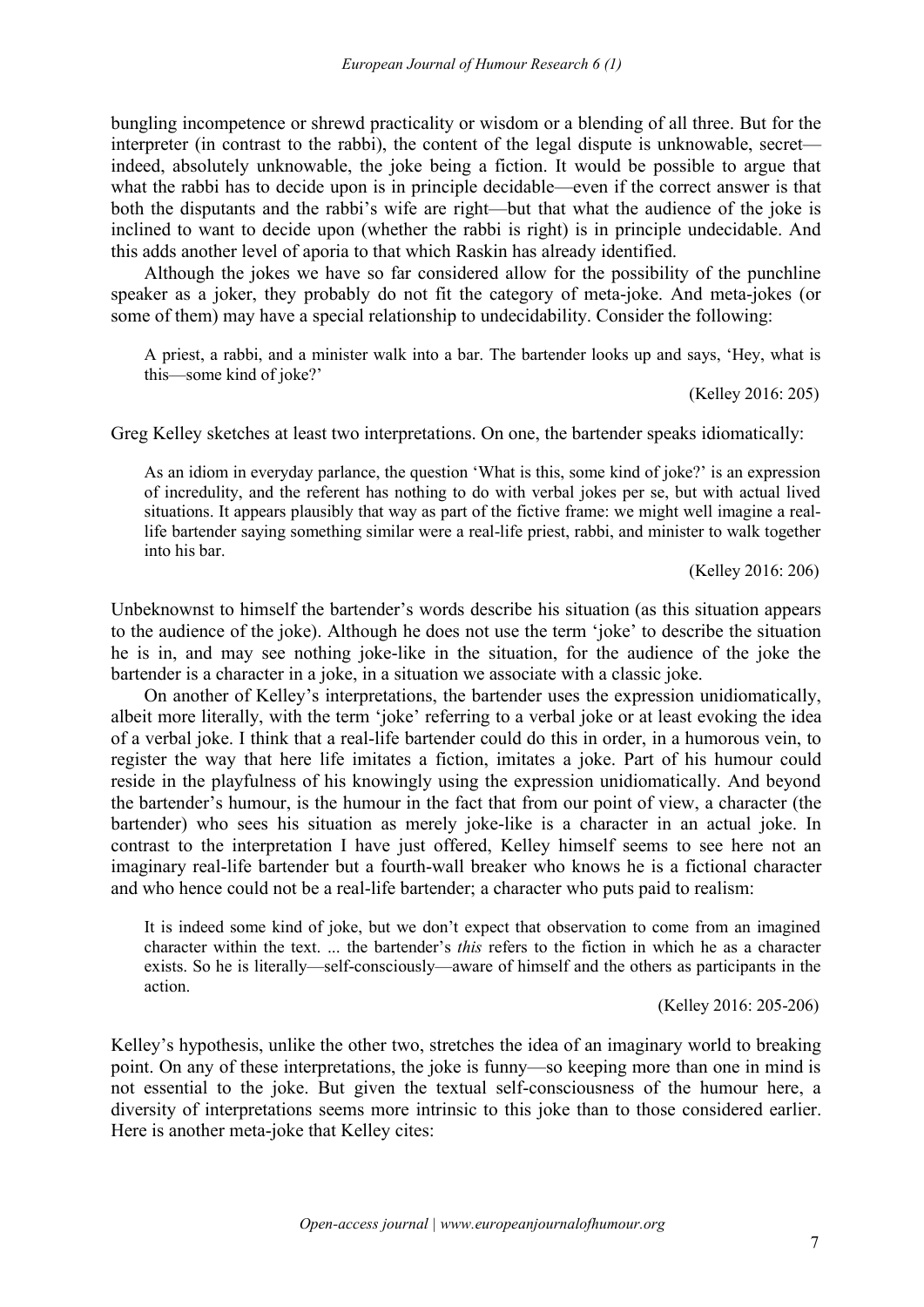A priest, a rabbi, and a minister are sitting together on a plane. The rabbi looks at the other two and asks, 'Say, did you hear the one about us?'

(Kelley 2016: 212-213)

I think we are likely to see this punchline speaker as in on the joke—clever rather than ingenuous. But his utterance invites more than one interpretation. On one hypothesis, he is cracking a joke of the kind that consists of a witty one-liner, a stand-alone wry comment—in which case he is not using the sentence idiomatically, not using it to introduce a joke. There is humour (both for those within the world of the joke and for the audience outside the fiction) in the fact that a witty one-liner, a joke in itself, takes the form of the kind of sentence that introduces a joke. And for the audience outside the fiction, some of the humour lies also in the fact that this punchline (sometimes categorized as the third part of a joke) consists of the kind of sentence that is used in the framing of a joke (categorized as the first part of the joke). On another hypothesis, the punchline speaker is using the sentence idiomatically, to introduce a joke—albeit a joke that never reaches its punchline. Kelley describes a conceivable scenario which in a sense borders on being inconceivable:

Cognizant that he inhabits 'the one about us,' the rabbi heralds another anticipated joke performance, and we might guess where things could go from there. If the rabbi were to relate this very joke, which itself frames the beginning of another telling, it conceivably could stand as the inaugural link in a perpetual chain of jokes within jokes, a comic self-referential *mise en abyme.*[3](#page-9-2)

(Kelley 2016: 213)

If this *mise en abyme* iscomic, then so too might be an undecidability about which of the two hypotheses to affirm. On any of the hypotheses, this is a joke that plays with the form of a joke; and such play is multiplied if we oscillate between the hypotheses; amongst other things, the undecidability concerns whether or not there is a single iteration of the punchline. And if the audience might speculate about a perpetual chain of jokes within jokes, then so might it speculate about multiple hypotheses: *mise en abyme* and undecidability, features that might seem to undermine the immediacy of the joke, contribute I think to a sense that the textual surface of the joke cannot be subordinated to a unified meaning; contribute to the playfulness of the joke—playfulness tied to humour.

Being obviously fictional, narrative jokes have been my focus. Yet even a one-liner—a non-narrative joke—can create the impression of fictionality, the impression of being an utterance of an imaginary character, perhaps even of more than one. Although comedian Mitch Hedberg's 'All these jokes have been pre-approved as funny by me' is obviously an utterance of a real person, we perhaps imagine it being said not as a joke but seriously as the utterance of an imaginary character who uses the phrase 'All these jokes' to refer to utterances other than the current one, which he does not think of as a joke. And we can also perhaps picture it as uttered by another imaginary character who intends this phrase to include the joke he is currently uttering but who is unaware of the impossible figure thereby generated. Both interpretations are funny; there is humour in the mere idea of jokes being quality-assured, and in the idea that such quality assurance involves the authority of an expert. And on the first interpretation, there is humour in the fact that the speaker does not think his utterance is a joke. On the second interpretation, the joke becomes madcap, doubling over on itself as it were, involving *mise en abyme*, breaking with plausibility and stretching the idea of an imaginary world to the limit. The vertiginous second interpretation is already aporetic. But further aporia arises from the oscillation between interpretations—an oscillation that displaces the border between the inside and the outside of the joke. So here is another joke to which undecidability seems intrinsic. I think Derrida would have loved it.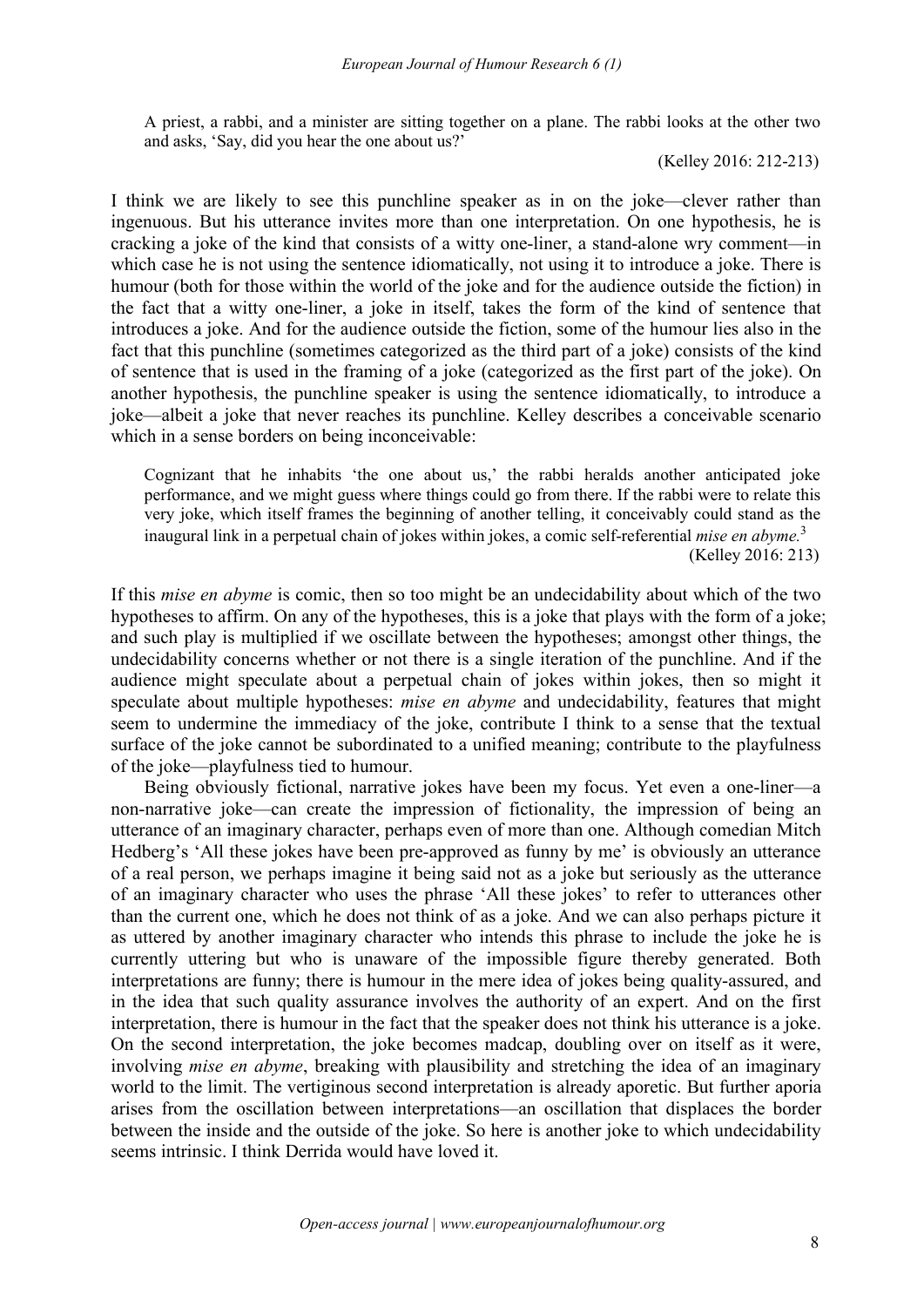# **4. Undecidability and a couple of jokes loved by Derrida**

Compared to the meta-jokes, the jokes we earlier associated with Derrida are less self conscious, less inclined to foreground their textual status. Nevertheless undecidability makes some contribution to them. In the nullity joke (Žižek's version) is the poor ordinary Jew ingenuous or clever? Does he speak in simplicity and humility—religiously? Or, grasping the incongruity of the situation and his utterance's likely effect, in order to debunk the businessman? Both interpretations being plausible, the shift here does not combine plausibility and delightfulness. It perhaps contributes to the force of the debunking—to our sense of the paradox in which the businessman is caught. If ingenuous, the debunking might be all the more provoking. If clever, then we laugh with the poor Jew, a jokester himself, who, in the world imagined by the joke, shares the spirit of the narrated joke. Perhaps also the oscillation resonates with the joke's interrogation of the status of a nobody.The ingenuous poor Jew, more than the clever poor Jew, is the kind of nobody that some might say has no right to say he is a nobody; but precisely for this reason he may be all the more 'reflective of God'. And the oscillation between the spontaneity—such as it is—of the ingenuous poor Jew and the calculation of the clever poor Jew resonates with the joke's explorations of the paradoxes of self-effacement.

And a little tweaking opens the punchline to diverse interpretations: 'The rich businessman whispers in the rabbi's ear: "Now one who really is nothing claims that he is nothing!" ' We might hypothesise that the businessman, blind to the incongruity that his words evoke, simply means to express scorn for the poor ordinary Jew (just as he did in Žižek's version of the joke); or alternatively, that, grasping this incongruity, the absurd aspect of his own conduct, he engages in wry self-mockery, debunks his hitherto earnest self-abasement; deprecates his self-deprecation—a nice twist on the self-deprecation which is often associated with Jewish humour. At issue is an oscillation around the idea of status—an idea central to what the joke is about.<br>This oscillation in interpretations—between the punchline betraying blindness (which we

laugh at) and it expressing insight (which we laugh with)—contributes something to the joke; but less, I think, than to the legal dispute joke, which is about uncertainty; and less than to the meta-jokes with their endless textual play. Someone might try to argue, in Derridian mode, that the oscillation, involving as it does the radical unknowability of the intent of the speaker, displaces intention in a way that resonates with the joke's interrogation of self-effacement; that the radical unknowability, the radical unsayability, displaces the feature of jokes identified by Ted Cohen when he ties their concision to the way 'so much can go unsaid'. Unlike the unsaid that Derrida emphasises, Cohen's unsaid is not radical. For it is what 'the audience already knows' and tied to the mutual sense that teller and hearer 'are joined in feeling' (Cohen 1999: 25). I do not rule out this kind of speculation but I think it risks overburdening the joke.

Such speculation may be more pertinent to the Great Atonement joke—for Derrida an 'unfathomable story, a story that seems to stop in its tracks, whose movement consists in interrupting itself, in paralysing itself in order to refuse any future, an absolute story of the unsolvable, a vertiginous depthlessness, an irresistible whirlwind that draws forgiveness, the gift, and the giving back of forgiveness right to the abyss of the impossible' (Derrida *et al.* 2001: 184). Perhaps because of how much he is able to unpack from a single hypothesis, from a single imaginary world, he feels no need to entertain another. But other hypotheses are possible. Derrida sees the first Jew as feigning forgiveness—which fits with the second Jew giving tit-for-tat when he responds 'See, you're doing it again!' Although this may not rule out seeing the first Jew as both feigning forgiveness and being actually forgiving, Derrida does not consider the possibility that the first Jew seeks to be simply forgiving; and that the second, in ascribing hostility to him, either mistakes his attitude or deliberately misreads in order to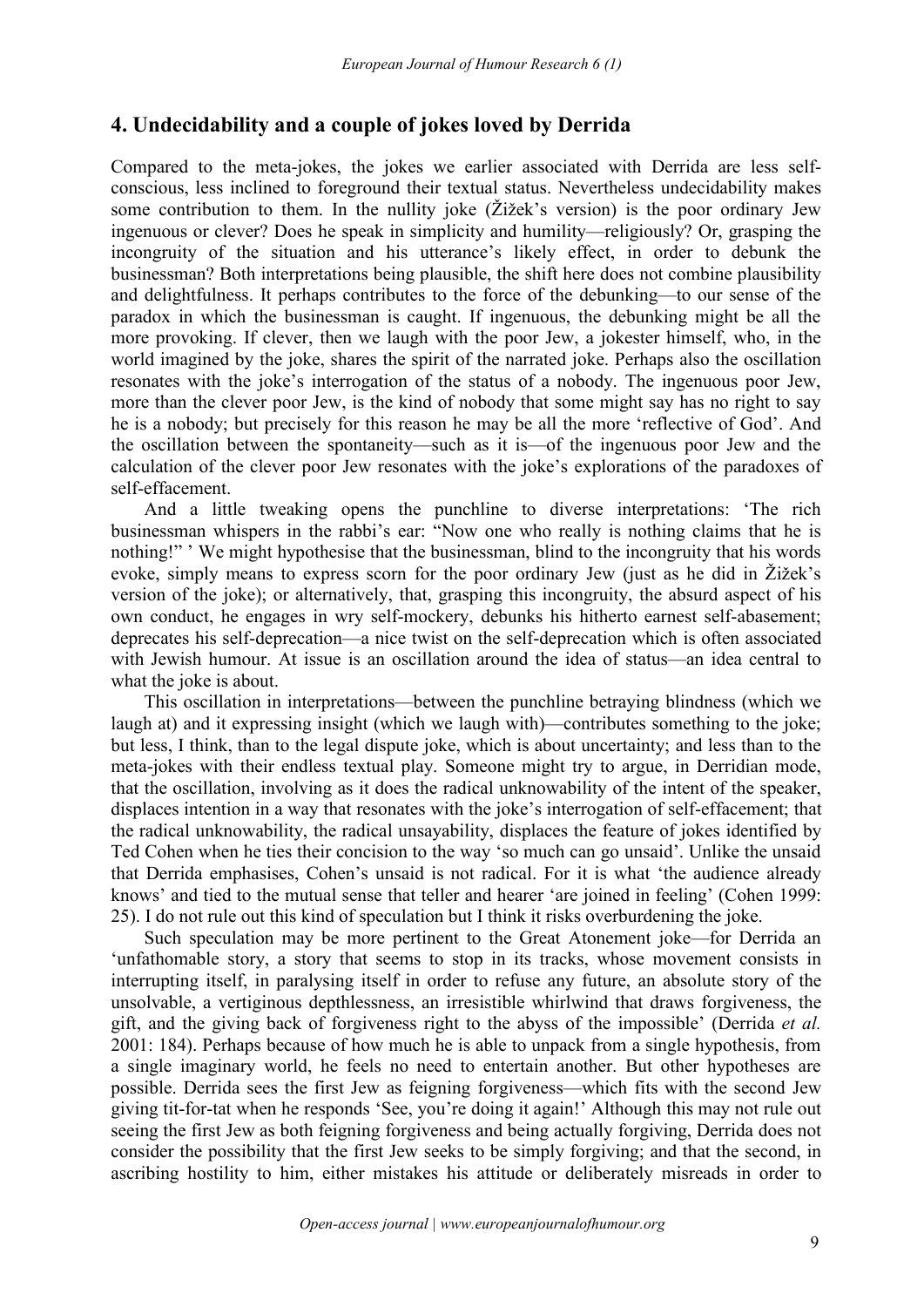debunk what he sees as a sentimental gesture, a debunking that would affirm the irreducibility of not forgiving. Here undecidability between hypotheses would seem to evoke a radical secrecy, a depthlessness that resonates with Derrida's sense that at issue is vertiginous depthlessness, paradoxical agreement, the unfathomable, the unsolvable, and a compassion that is tied to not forgiving. If unfathomability applies as it were to the world posited by a single hypothesis, by the most plausible of the possible hypotheses, then this unfathomability may be doubled by the unfathomability which is generated by a multiplicity of hypotheses. The aporia of undecidability supervenes on the aporia that is already at issue.

## **5. Conclusion**

Undecidability pertaining to what happens in an imaginary world has received little attention in connection with jokes. Such undecidability may be less significant here than in literary fictions. Unlike jokes, literary fictions often elicit our interest in what happens in their imaginary worlds,<sup>[4](#page-9-3)</sup> and often evoke a sense of their characters' depth and inwardness, a sense which may dissolve with a realisation of the nothingness behind their literary phenomenon. Nevertheless, this undecidability does, on occasion, I have tried to suggest, contribute to jokes, perhaps most of all when it contributes to the aporia of the joke, even if it is not a necessary condition of such aporia

## **Notes**

<span id="page-9-0"></span><sup>1</sup> Oring's suggestion that the audience ends up 'recognizing that the phrase identifies the psychiatrist as yet another disbeliever' (Oring 2003: 2) seems odd, given how rare it is to use 'You're kidding!' in a literal way.

<span id="page-9-1"></span><sup>2</sup> Perhaps another reason (related to the first) to see as relevant this undecidability about whether the rabbi intends humour, and about his intentions in general, is suggested by Scott Weems' notions that a joke involves the difference between 'expected and actual outcomes' and responding to a joke involves measuring 'distances between intended and unintended meanings' (Weems 2014: 41).

<span id="page-9-2"></span><sup>3</sup> Kelley is picturing the imaginary world of the joke as something like this:

A priest, a rabbi, and a minister are sitting together on a plane. The rabbi looks at the other two and asks, 'Say, did you hear the one about us? A priest, a rabbi, and a minister are sitting together on a plane. The rabbi looks at the other two and asks, "Say, did you hear the one about us? A priest, a rabbi, and a minister are sitting together on a plane. The rabbi looks at the other two and asks, 'Say, did you hear the one about us? A priest, a rabbi, and a minister are sitting together on a plane. The rabbi looks at the other two and asks, "Say, did you hear the one about us?" '" and so on.

<span id="page-9-3"></span><sup>4</sup> Oring refers to our lack of interest in what happens in the case of jokes: 'the most generally inappropriate response that one can make to a joke is to ask, "And then what happened?" '; a 'joke is not a recounting of what happened to certain fictional characters' (Oring 2010: 86; 92).